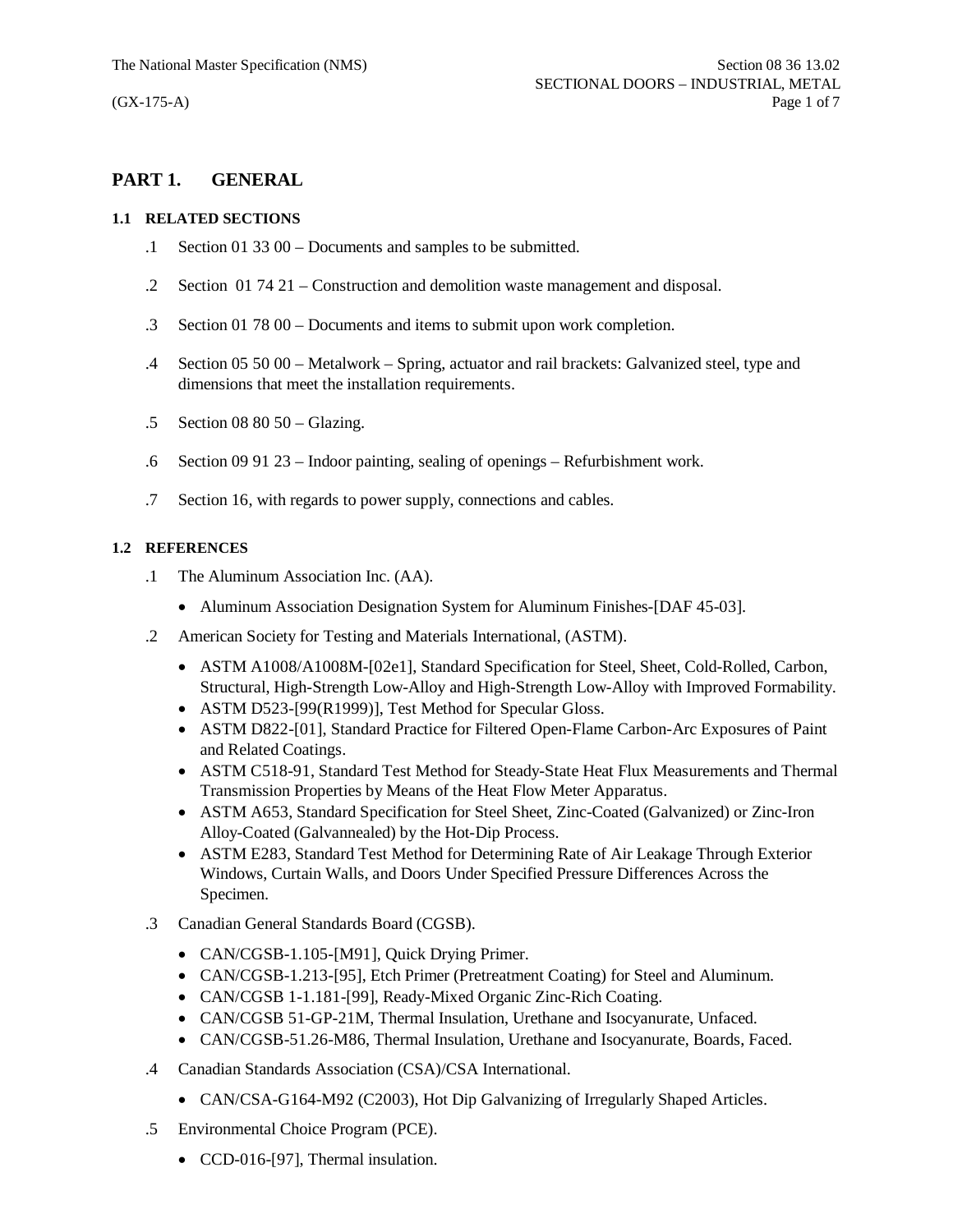- · CCD-047a-[98], Coatings, paints.
- · CCD-048-[95], Recycled water-borne surface coatings.

#### **1.3 DESCRIPTION OF THE WORKS**

- .1 Design requirements
	- Exterior doors and associated rails shall be designed to withstand a wind load of 1 kPa, with a deflection in the horizontal plane that does not exceed 1/240 of the width of the door opening. They shall be designed to comply with industry standards (DASMA).
	- Sectional doors shall have a thermal resistance value (RSI) of 2.81, according to standard ASTM C-518-91.
	- The doors and associated rails shall be designed to withstand at least 1 000 operating cycles per year and shall have a global lifetime of 10 years.

#### **1.4 DOCUMENTS/SAMPLES TO SUBMIT**

- .1 Specification sheets
	- · Submit the products' specification sheets and the manufacturer's data and documentation in accordance with Section 01 33 00.
- .2 Shop drawings
	- Submit the required shop drawings in accordance with Section 01 33 00 Documents and samples to be submitted.
	- · Shop drawings shall indicate: the door type, dimensions and service specifications; the materials; the type of operating mechanism; the location and details of the glazing; the details of hardware and accessories; and the required clearances and electrical connections.
- .3 Submit the installation instructions provided by the manufacturer.

### **1.5 DOCUMENTS/ITEMS TO SUBMIT UPON WORK COMPLETION**

.1 Provide the instructions required for the operation and maintenance of overhead doors and their hardware parts, and include them into the manual specified in Section 01 78 00 – Documents and items to submit upon work completion.

#### **1.6 QUALITY ASSURANCE**

- .1 Test reports: Submit test reports certifying that the products, materials and equipment comply with the physical characteristics and performance criteria laid down in the provisions.
- .2 The manufacturer shall have an established program of quality control such as ISO-9001:2008.
- .3 The installation work shall be carried out by a company with recognized experience in the specified type of product.

#### **1.7 WASTE MANAGEMENT AND DISPOSAL**

- .1 Separate and recycle waste materials in accordance with Section 01 74 21 Construction and demolition waste management and disposal, as well as the requirements laid out in the waste reduction plan.
- .2 Remove all packaging materials from site and route them to appropriate recycling facilities.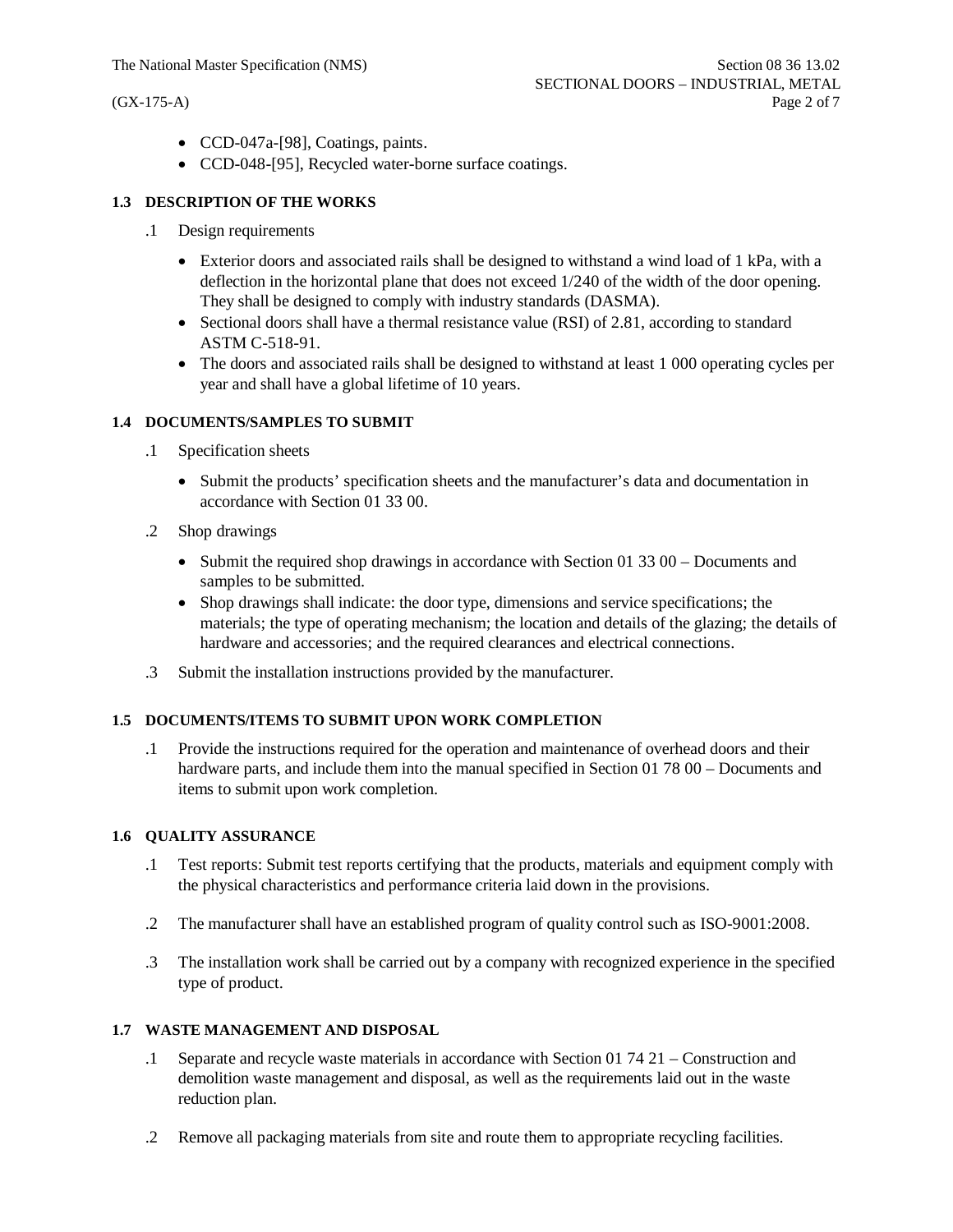- .3 Place corrugated cardboard, polystyrene and plastic packaging materials in the appropriate on-site recycling bins in accordance with the waste management program in effect on the site.
- .4 Route unused metal wiring and items to a metal recycling facility approved by professionals.
- .5 Route unused paint products to an authorized collection site for hazardous materials approved by professionals.
- .6 It is prohibited to dump unused paint products in the sewer, in a stream, in a lake, on the ground or any other place where it might pose a risk to health or the environment.
- .7 Unused or damaged glazing materials are not recyclable and are excluded from municipal recycling programs.

#### **1.8 MAINTENANCE**

- .1 Replacement equipment and materials
	- Provide the required spare parts in accordance with Section 01 78 00 Documents and items to submit upon work completion.
	- Provide the following spare parts for up-and-over sectional doors:
		- .1 Panels;
		- .2 Rollers;
		- .3 Weatherstripping;
		- .4 Springs.
	- Store the equipment at the specified location. Identify each item by associating it with the relevant door.

# **PART 2. PRODUCTS**

#### **2.1 MATERIALS AND EQUIPMENT**

- .1 Aluminium plate: Commercial grade, 3105 H16, surface-mounted, with woodgrain finish.
- .2 Aluminum profiles: AA6063-T5 alloy of the Aluminum Association.
- .3 Primer paint: Complying with standard CGSB-1.181, for galvanized steel works.
- .4 Thermal insulation: Complying with design and environmental requirements.
- .5 Glazing: Complying with design requirements.

### **2.2 DOORS**

- .1 The doors shall be the GX-175-A model, as manufactured by Portes Garex.
- .2 Polyurethane foam insulation, without CFC & HCFC at a density of 40.4 kg/m<sup>3</sup>. The insulation shall comply with the standard ONGC 51-GP-21M & 51.26-M86.
- .3 Panels: Made of 23-gauge rolled steel panels fitted with 14-gauge steel reinforcement bars. Panels shall be 45 mm thick and have a woodgrain finish with 4 horizontal grooves.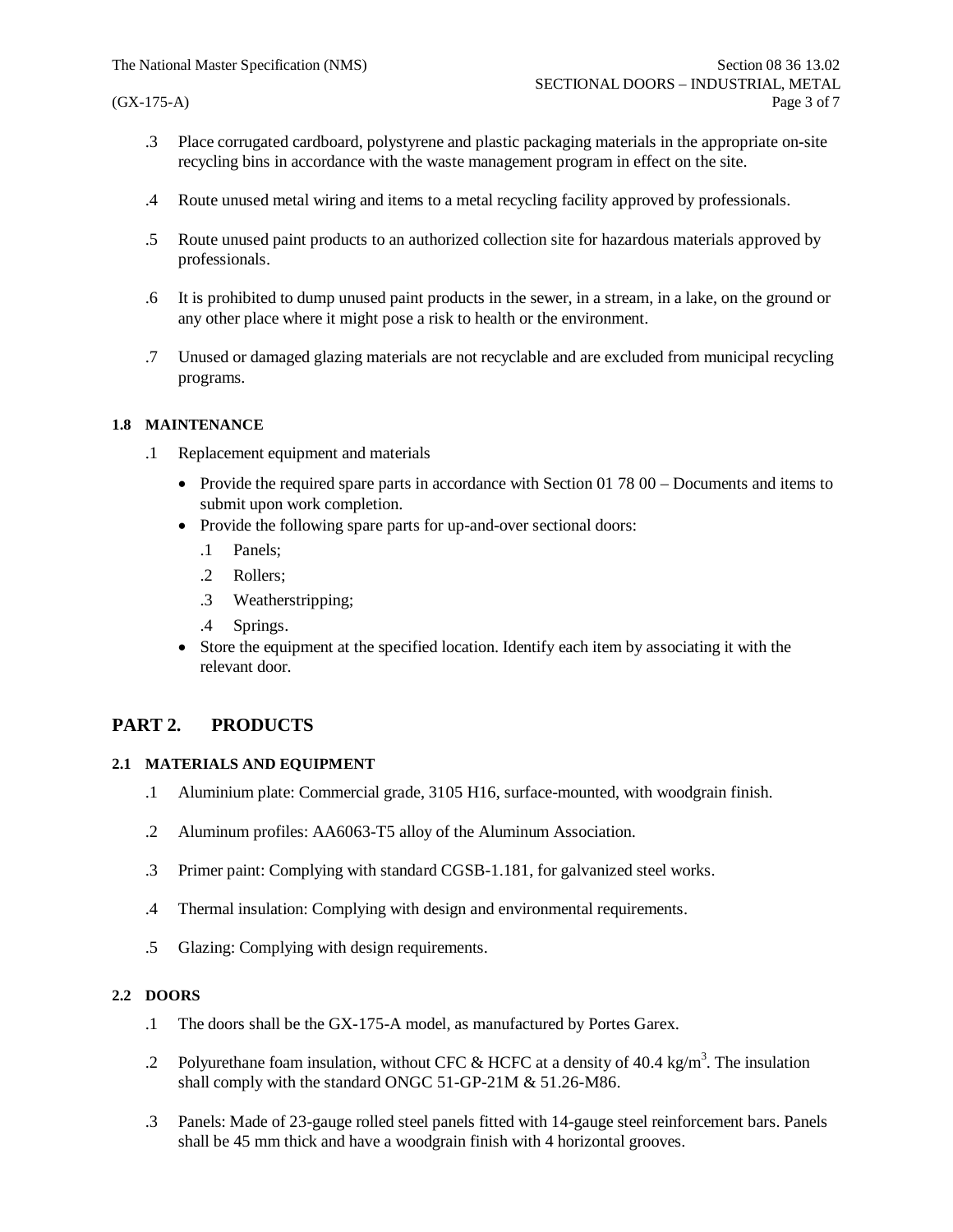- .4 Windows: 3 mm double-glazed sealed units mounted on a stainless steel spacer. Glazing shall be inserted into a PVC frame. The size and number of windows shall conform to the specifications.
- .5 Glazed panels: 3 mm double-glazed sealed units mounted on a stainless steel spacer. Glazing shall be inserted into a 1.73 mm thick tubular aluminum profile, which shall be white, black or naturally coloured anodized aluminum.
- .6 Assembly of the various parts: Arc or spot welding, riveting, or by means of adhesive and screws.
- .7 Primer paint: Doors shall be manufactured from prepainted steel parts.

### **2.3 PREFINISHED STEEL PLATE**

- .1 Prefinished steel plate, factory-coated with a layer of polyester.
	- · Colour: Selected among the manufacturer's standard colours.
	- Specular gloss: 30 units minimum, with a tolerance of  $\pm$  5 units, according to the standard A-653, CS type B.
	- Thickness of the paint layer: At least 20 micrometres.
	- Resistance to weathering: 10 years.

# **2.4 WEATHERSTRIPPING**

- · **PVC** weatherstripping, full width at the top and bottom of each section to ensure thermal breakage and airtightness according to standard ASTM E-283.
- · U-shaped extruded neoprene weatherstripping, full width, to install at the bottom of the doors in a **PVC or aluminum** extrusion.
- · 65 mm flexible weatherstripping installed on top of the upper panel using a **PVC or aluminum** moulding.
- · Extruded weatherstripping made of **PVC, commercial aluminum or aluminum screw cover** and high-quality vinyl for intense cold, to install on the side and top bars of the door frames, in accordance with the manufacturer's specifications. The weatherstripping colour shall be selected from the manufacturer's standard colours

## **2.5 TYPE OF DOOR OPERATION**

- .1 Doors shall be equipped with the following accessories depending on the type of door operation.
	- Manual operation: Two handles installed inside.
	- · Mechanical operation: **chain pick, chain hoist.**

# **2.6 INDUSTRIAL HARDWARE**

- .1 Guiding rails: **Standard configuration, for door opening with low headroom, elevation, vertical or roof pitch**, 75 mm in width, galvanized steel at least 2.75 mm (12 gauge) thick, bare metal.
- .2 Guiding rail brackets: Continuous or galvanized steel angle, 2.75 mm (12 gauge) thick, bare metal.
- .3 Balancing springs: 10 000-cycle oil-tempered heavy duty torsion springs, fitted with brackets in accordance with the manufacturer's specifications.
	- · Cable drum: 133 mm minimum, die-cast aluminum.
	- Shaft: Diameter of **25,3 or 32 mm**, galvanized steel.
- .4 Top roller holders: Galvanized steel, 3.13 mm thick, adjustable.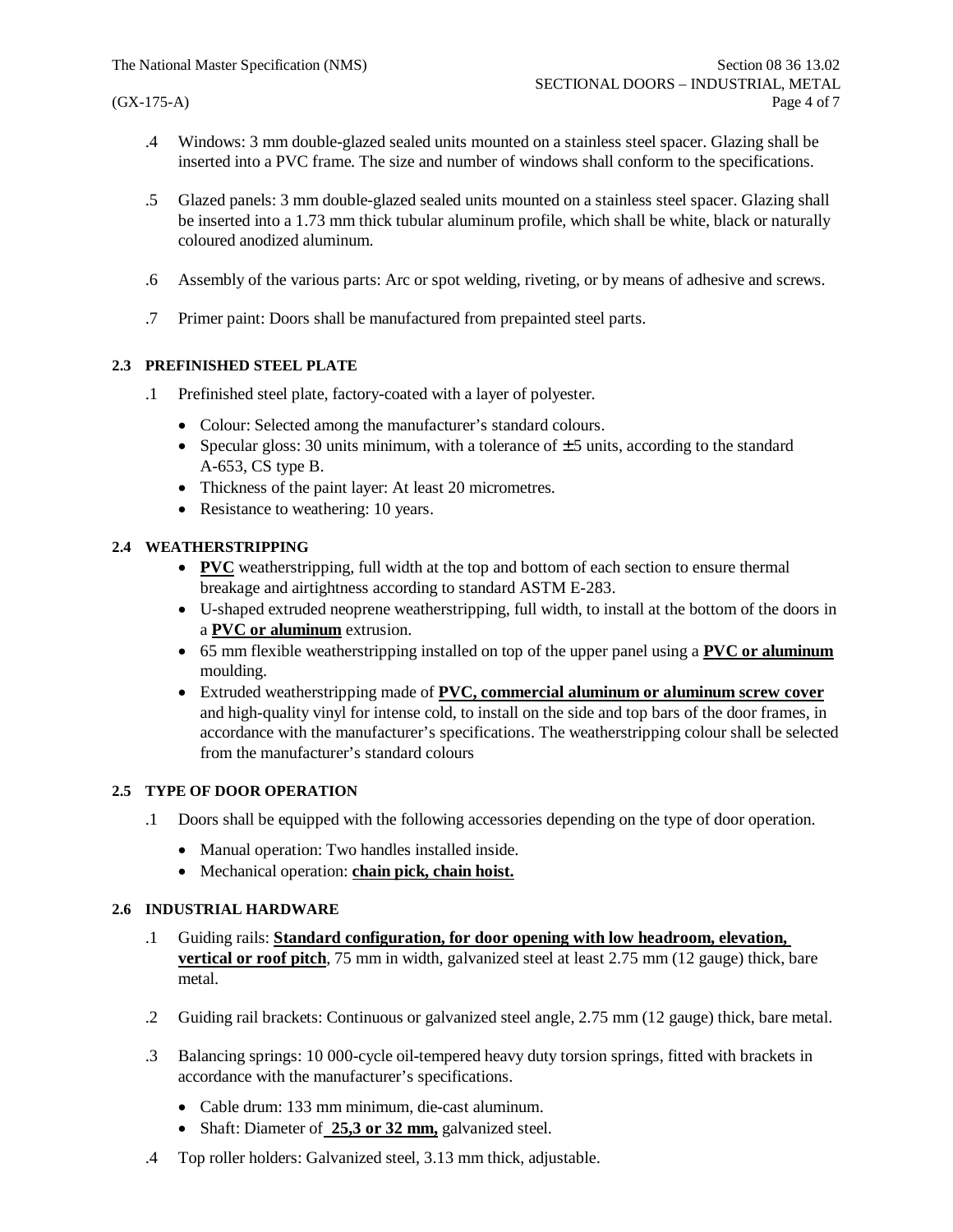- .5 Rollers: Hardened steel, oil lubricated, free lateral movement, ball bearing, 75 mm diameter, solid steel bandage.
- .6 Hinges: Heavy duty, single or double, galvanized steel, 3.13 mm thick (14 gauge), in accordance with the manufacturer's specification.
- .7 Cable: Aircraft cable, galvanized steel, 4 mm diameter minimum, in accordance with the manufacturer's specifications.
- .8 Reinforcements: Doors 3708 mm and over shall be provided with horizontal reinforcement bars. The type of reinforcement bar will depend on the door's width. Consult the engineering department in order to comply with deflection standards.
- .9 Precision bearing: High-quality ball bearing for doors over 1000 kg.
- .10 Pusher springs.
- .11 Rail guards: Height of 1524 mm, shaped steel plate approximately 5 mm thick.
- .12 101 mm diameter exhaust port.
- .13 Safety device that immobilizes door upon detection of a cable break when closing the door; maximum load of 450 kg.
- .14 Steel caps, 20 gauge, 1.06 mm.

### **2.7 ELECTRIC DOOR OPENERS**

- .1 Electric door openers: With driving shaft, **central or side** mounting.
- .2 Electric motors, control devices, remote control stations with push buttons, relays and other electrical devices: CSA-approved, in a CSA-type enclosure.
- .3 Electrical power supply: **120, 240, 600 V, 1,3 phase,** 60Hz.
	- Motor:  $\frac{1}{2}$ ,  $\frac{3}{4}$ , 1 hp.
- .4 Control devices comprising a built-in motor reversing switch, a thermal protection device against overloads, and a push button, as appropriate.
- .5 Tensioning bar between the door shaft and the actuator.
- .6 Control devices:
	- · Remote control stations with push buttons: Surface-mounted, with push buttons identified as OPEN-STOP-CLOSE.
	- Key switch installed on push button.
	- Photoelectric cell.
	- Auto-close timer.
	- Remote transmitter.
	- · Safety switch: Set of contactors hidden in a rubber safety edge at the bottom of the doors and along the full width of the doors. When an obstacle is detected, this device stops the closing of the door and command its immediate reopening.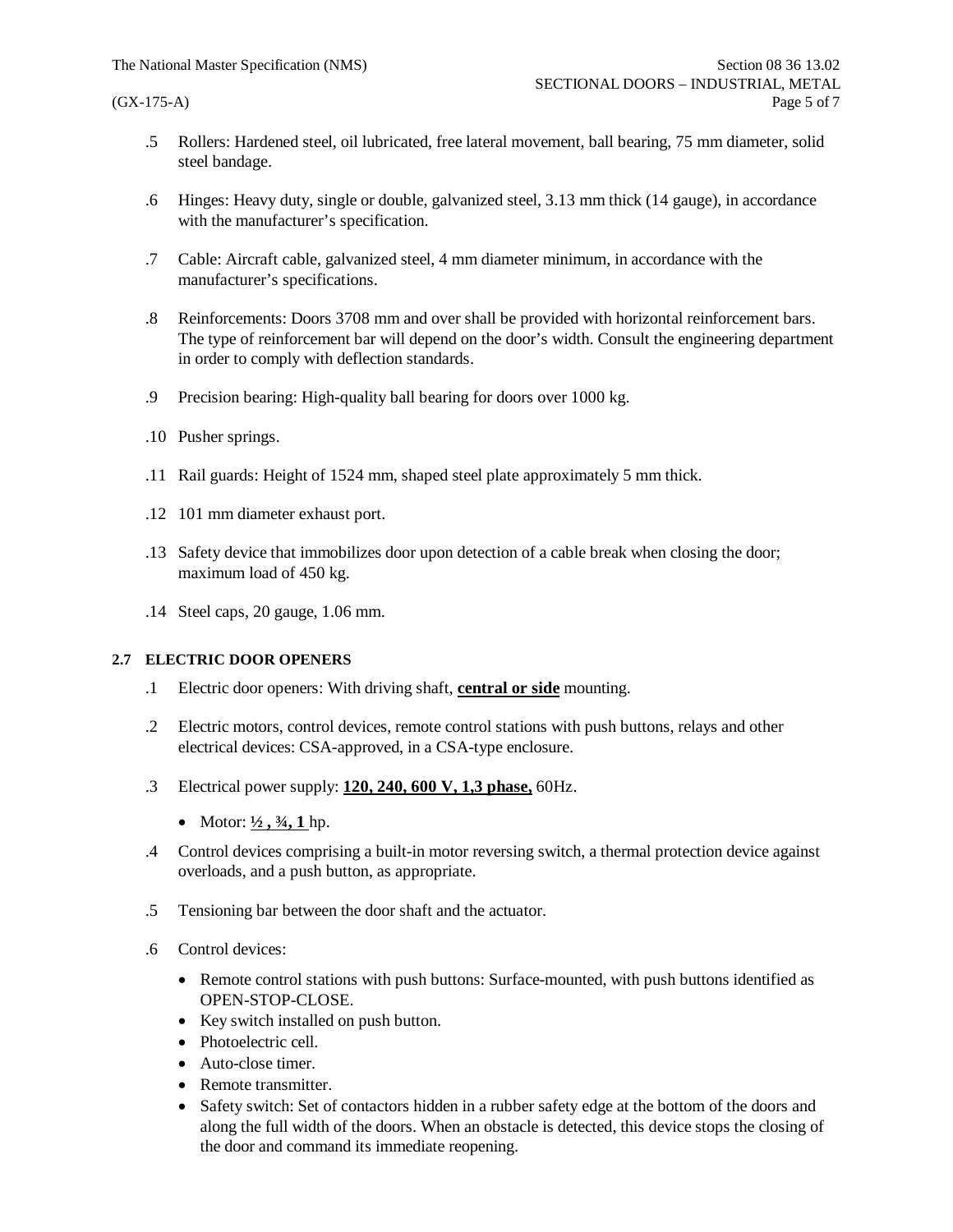- .7 Manual operation of doors equipped with a door opener with a driving shaft
	- · A device, operated from the ground, shall allow for the disengagement of the opener's driving shaft and the manual operation of the door in case of failure of the power supply.
	- The door opener shall include the following:
		- .1 A lock switch that cuts the power supply as long as the door opener is in manual operation mode.
		- .2 Remote transmitter.
- .8 Manual operation of doors equipped with a central door opener
	- The door opener must be connected to the door via a device that allows for quick uncoupling in case of failure of the power supply.
- .9 Automatic switch-on and switch-off lighting fixtures, equipped with a timer.
- .10 Door operating speed: 300 mm/s.
- .11 Control transformers: For 24 VAC control voltage.
- .12 Mounting brackets: Galvanized steel, thickness and dimensions that meet the installation requirements.

# **PART 3. IMPLEMENTATION**

# **3.1 MANUFACTURER'S INSTRUCTIONS**

.1 Compliance: Comply with the manufacturer's written requirements, recommendations and specifications, including technical bulletins and installation instructions provided in the product catalogs and on packaging cartons, as well as indications found on specification sheets.

# **3.2 INSTALLATION**

- .1 Install doors and related hardware parts according to the manufacturer's instructions.
- .2 Secure rails and door openers properly and fix the brackets to the load-bearing framework.
- .3 If necessary, touch up the areas where the galvanized finish has been damaged during assembly with primer.
- .4 Install electrical motors, control devices, control stations with push buttons, relays and other electrical equipment required for the operation of the doors.
- .5 Lubricate springs and adjust moving parts to ensure smooth operation of doors.
- .6 Adjust weatherstripping to ensure proper weathertightness.
- .7 Adjust doors to ensure smooth operation.

# **3.3 CLEANING**

.1 Once the installation of doors is completed, clean the site to remove all dirt and debris resulting from construction work.